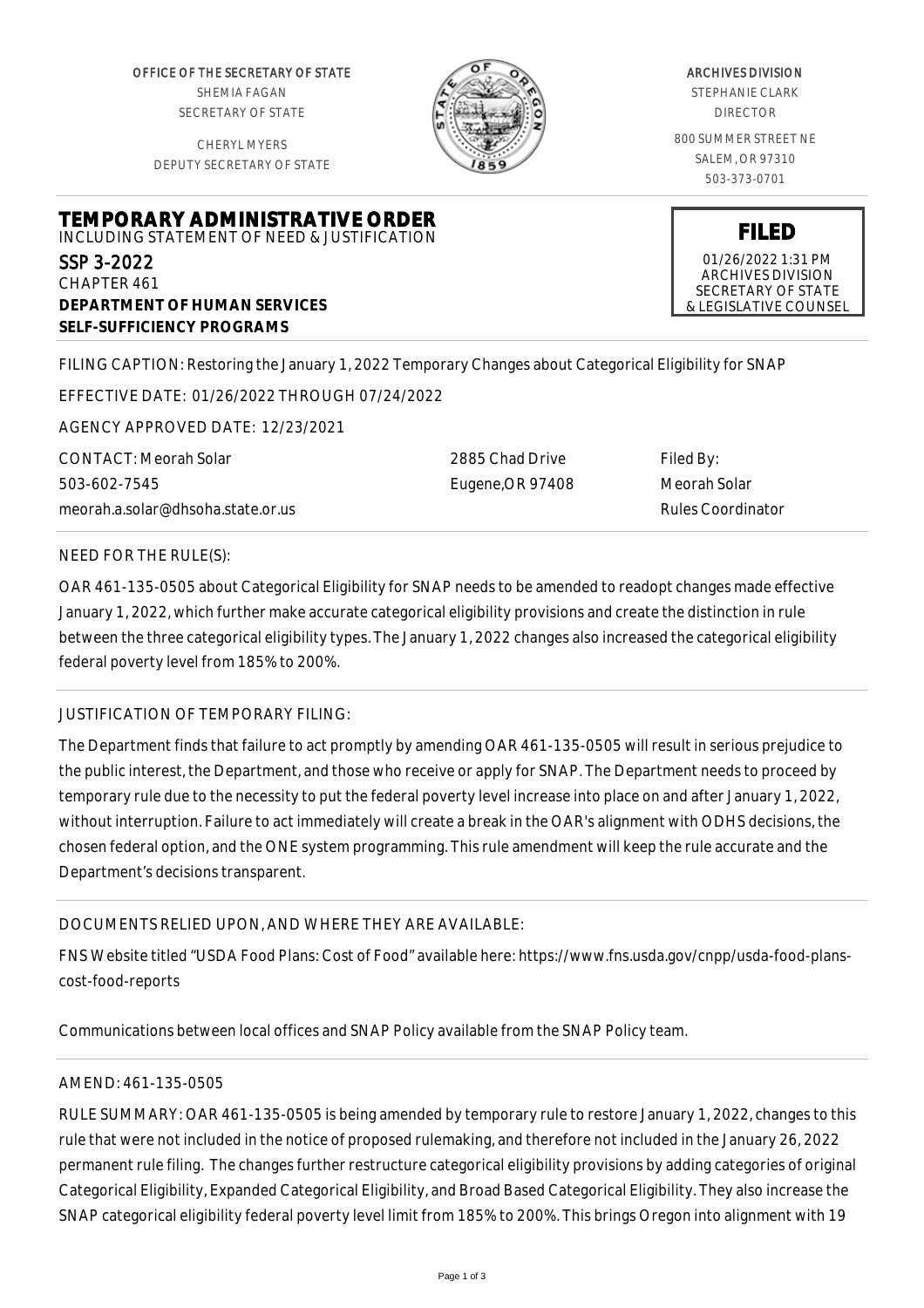other states who have also raised their SNAP income limit.

CHANGES TO RULE:

461-135-0505 Categorical Eligibility for SNAP ¶

(1) Individuals and categorical eligibility.¶

(a) Except as provided under section (c) of this section, an individual is categorically eligible for SNAP benefits:¶ (A) When they receive or are authorized to receive GA or SSI benefits;Under original Categorical Eligibility (CE) regulations, when they receive or are authorized to receive:¶

(i) Temporary Assistance to Needy Families (TANF) cash assistance,¶

(ii) General Assistance (GA), or¶

(iii) Supplemental Security Income (SSI).¶

(B) Under Expanded Categorical Eligibility (ECE) regulations:¶

(Bi) When deemed to be receiving SSI under Section 1619(a) or 1619(b) of the Social Security Act (42 U.S.C. 1382h(a) or (b)); or¶

(Cii) When they receive or are authorized to receive cash, in-kind benefits, or services either under Title IV-A of the Social Security Act or by the state as part of the TANF maintenance of effort:¶

(il) Employment Related Day Care (ERDC); \[

(ii) Temporary Assistance to Needy Families (TANF) cash assistance; and¶

 $\overline{\mathsf{init}}$  or  $\P$ 

(II) TANF-related programs:¶

(I) Pre-TANF,¶

 $(H)$  TA-DVS. $\P$ 

(III) TANF-JOBS Plus,¶

(IV) Housing Stabilization Program through Housing and Community Services, and¶

(V) Employment Payments.¶

(b) For the purposes of categorical eligibility, every individual filing group (see OAR 461-110-0370) member:¶ (A) Of ERDC and TA-DVS programs are considered receiving the benefits of the program.¶

(B) Eligible for transition services or the TA-DVS program is considered receiving benefits for the entire period of eligibility even if benefits are not received during each month of that period.¶

(c) The following individuals shall not be categorically eligible for SNAP benefits:¶

(A) Those disqualified from receiving SNAP benefits because of an established intentional program violation under OAR 461-195-0611.¶

(B) The primary person (see OAR 461-001-0015) disqualified from receiving SNAP benefits for failure to comply with a SNAP employment and training requirement under OAR 461-130-0315.¶

(2) Filing group and categorical eligibility.¶

(a) Except as provided under subsections (b) and (c) of this section, a filing group is categorically eligible for SNAP benefits when:¶

(A) A:¶

(A) Under CE when all members of the filing group are categorically eligiblemeet the CE provisions under paragraph  $(1)(a)(A)$  of this rule; $\P$ 

(B) Under ECE when one of the following is met:¶

(i) All members meet the ECE provisions under paragraph  $(1)(a)(B)$  of this rule, or  $\P$ 

(ii) All members meet either CE or ECE provisions under subsection  $(1)(a)$  of this rule; or  $\P$ 

(B) T with at least one member meeting CE provisions and at least one meeting ECE provisions.¶

(C) Under Broad Based Categorically Eligible (BBCE) when at least one member meets neither CE nor ECE provisions, but the filing group meets all of the following: [

(i) Has received, or will receive upon approval, the pamphlet about Information and Referral Services. The receipt of the Information and Referral services pamphlet by one member of the filing group is considered received by the entire group.¶

(ii) The countable income (see OAR 461-140-0010) is less than  $485200$  percent of the federal poverty level (see OAR 461-155-0180). If there are filing group members who are ineligible or disqualified for SNAP (see OAR 461- 160-0410), to determine categorical eligibility, countable income without proration is compared to the federal poverty level for the number in the filing group.¶

(iii) The filing group has liquid assets from lottery or gambling winnings less than the resource limit listed in OAR 461-160-0015(7)(a). For the purposes of this rule, liquid assets are assets that are easily accessible and do not need to be sold to access their value.¶